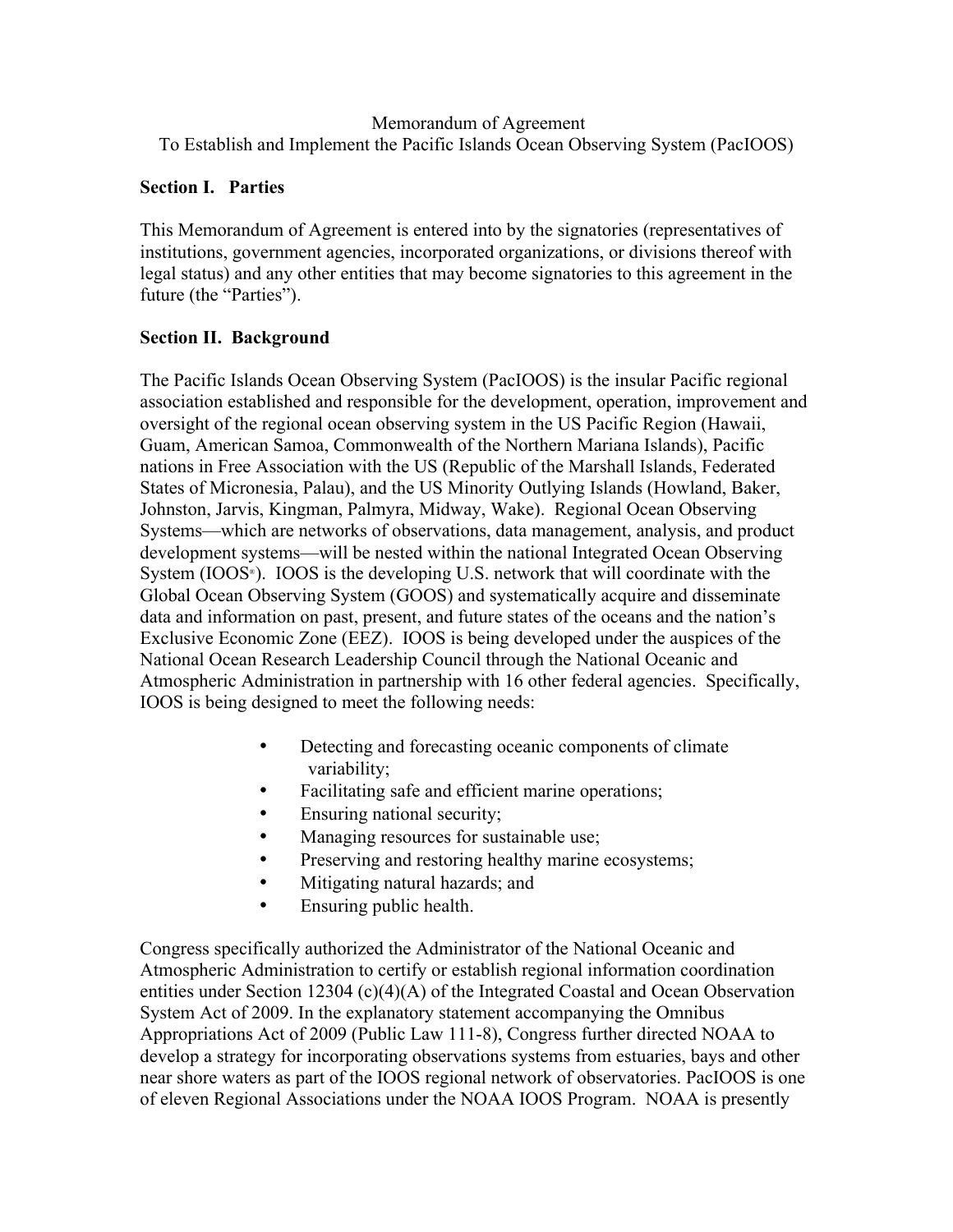working towards the establishment of certification standards for the IOOS Regional Associations. PacIOOS intends to pursue certification as a regional information coordination entity at such time as the Administrator releases certification standards for its IOOS Regional Associations.

# **Section III. Findings**

Per the final report of the Pew Oceans Commission, "America's Living Oceans: Charting a Course for Sea Change", the U.S. Commission on Ocean Policy's final report, "An Ocean Blueprint for the  $21$ <sup>st</sup> Century", the White House Council on Environmental Quality "Interim Report of the Interagency Ocean Policy Task Force", and initial scoping meetings with stakeholders throughout the Insular Pacific region:

- There is a need for more rapid detection and timely prediction of a broad spectrum of ocean and atmospheric conditions.
- There are considerable impacts on society as a result of changes in these conditions.
- Priorities for detecting and predicting changes in marine and coastal ecosystems vary among regions in the United States.
- Regional associations responsible for the development and operation of regional observing systems provide the most effective means for identifying users and user needs, and developing the products for those users.

# **Section IV. Purpose**

This MOA outlines the initial functions and responsibilities agreed to by the participating Parties to establish and implement a regional association to develop, operate, and improve the regional coastal ocean observing system known as PacIOOS, which will serve as the first Pacific Islands member of the IOOS Association. The regional association will serve as the Pacific Islands node for integrating and coordinating coastal and ocean observing activities.

There must be a concerted effort and commitment to monitor, maintain, and protect the long-term sustainability and health of the insular Pacific marine ecosystems, their habitats, and resources. This can be accomplished, in part, through collaborative, coordinated efforts by the Parties to the MOA, each of which has an interest in the coastal and ocean waters of the insular Pacific. This MOA will provide a framework for the Parties to work cooperatively to more effectively accomplish their individual and common missions and enhance broad user access to ocean knowledge, data, tools, and products.

# **Section V. Definitions**

 **a. Regional Ocean Observing System**—A system that links the needs of users to measurements of the coastal oceans on regional or sub-regional scales. The Pacific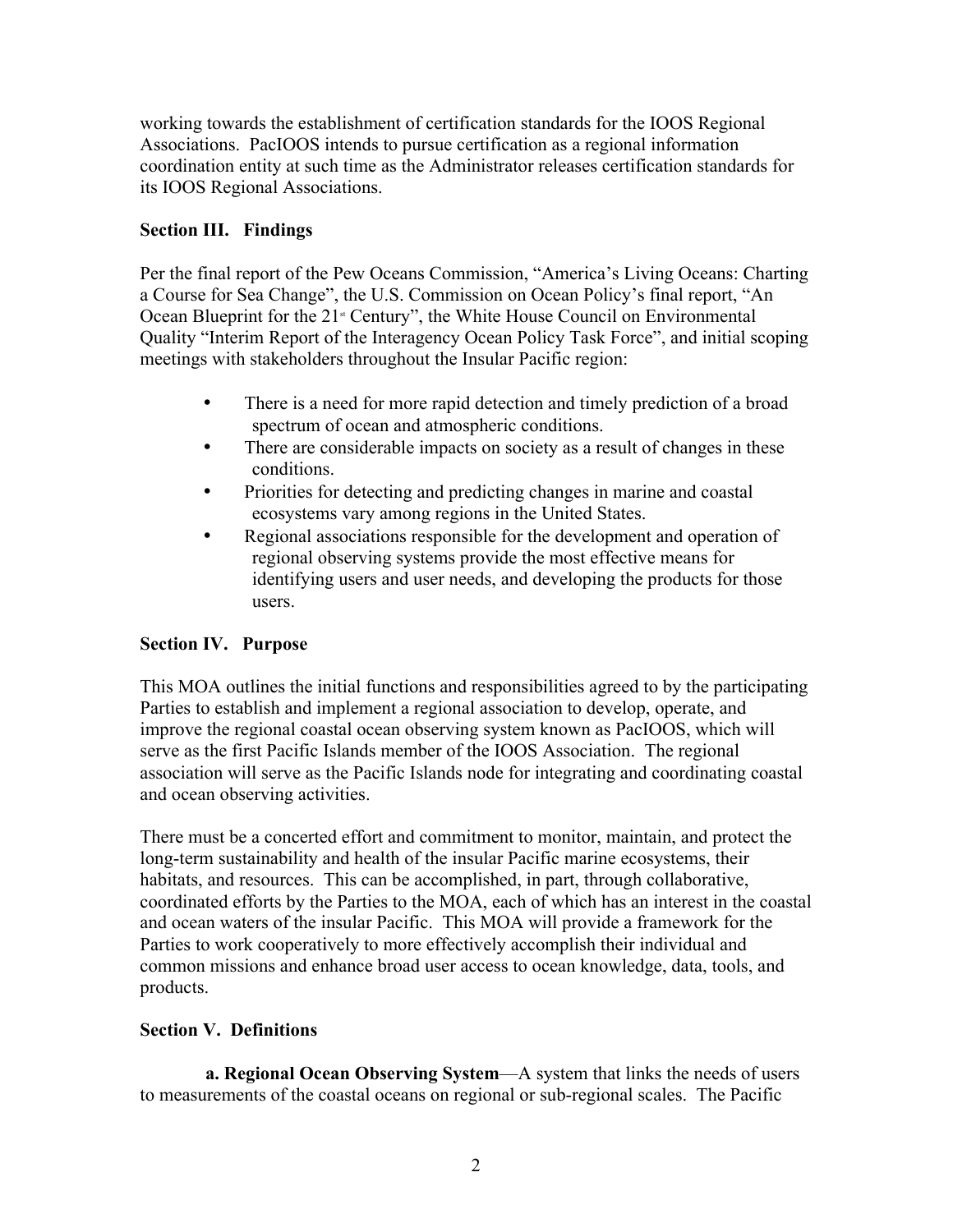Islands Ocean Observing System will be a heterogeneous, distributed system of linked elements, with organizational structures and interfaces developed where common good is identified. PacIOOS will coordinate ocean observing system elements within the Pacific Islands region that will complement the national backbone of IOOS. PacIOOS will establish, fund, and provide for the operation of selected components of the observing system whose functionality includes and extends beyond the roles and interests of the individual participating entities. Examples might include network links, master databases and indexes, or collaborative tools and services. The system will be a virtual system, consisting of the physical links, servers, and other elements that contribute to the overall purpose of PacIOOS, without regard to ownership or operational responsibility. The system will have the following capabilities:

- Observations on spatial and temporal scales appropriate for a diversity of end users' needs;
- Data and information gathering and management;
- Long-term research to advance the capabilities of the observing system;
- Technology development to support PacIOOS objectives;
- Open access to data and information products such as nowcasts, forecasts, and maps to meet a diversity of user needs; and
- A web-based "commons" for access to models, algorithms, numerical techniques, etc. to foster improved predictions by users.

PacIOOS will foster and integrate linkages among assigned and partner elements in order to meet these six capabilities.

 b. **Geographic scope.** The geographic scope of PacIOOS will include the waters of the State of Hawaii, the Commonwealth of the Northern Mariana Islands, the Territories of Guam and American Samoa, The Republic of Palau, The Republic of the Marshall Islands, the Federated States of Micronesia, and the United States Minor Outlying Islands in the Pacific from the coastline, including bays and estuaries, to the seaward extent of the Exclusive Economic Zone.

**c. Functioning Bodies.** This MOA establishes the following bodies:

 **(1) PacIOOS Governing Council.** The membership of the Governing Council will be composed of the executive leadership of international, federal, territorial, and state agencies, academic and research institutions, private entities, industry, and nongovernmental organizations (or their designees) that are party to this Agreement. The Governing Council will provide general oversight, policy guidance, ensure Parties provide sustained support of the regional association, approve implementing documents, and make major decisions for the Regional Association. The Governing Council shall select, from the Council Members, a Chairperson upon the execution of this MOA. The initial Chairperson shall serve through September  $30<sup>th</sup> 2011$ ; thereafter, the Chairperson shall serve for a two-year term. Each Member, with the exception of exofficio Members and the PacIOOS Director who shall not vote, shall be entitled to one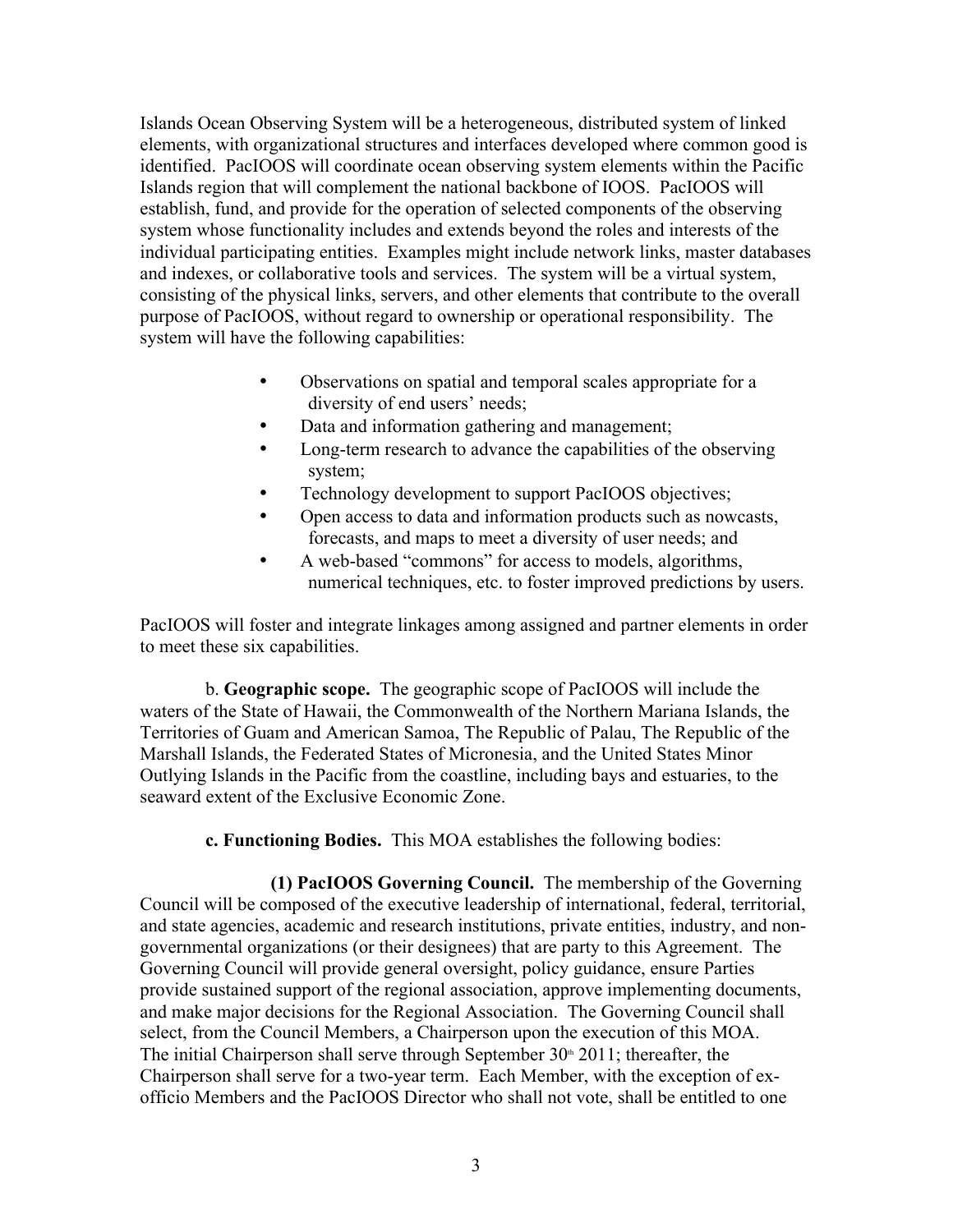vote. A majority of the voting Members of the Governing Council shall constitute a quorum for the transaction of business at any meeting thereof. If a quorum is present all matters shall be decided by the vote of a majority of the Members present.

## Election of Council Members

The signatories to this MOA will be classified into two classes (sub-regional and regional signatories) for the purposes of electing Members to the Governing Council.

## *Members*

Sub-regional signatories and regional signatories will be divided into eight distinct groups for the purposes of electing Members of the Governing Council. Signatories from the seven sub-regional jurisdictions within PacIOOS (Palau, the Marshall Islands, the Federated States of Micronesia, Guam, American Samoa, Hawaii, CNMI) will comprise one unique group each. An eighth group will be comprised of signatories to this MOA whose interests and responsibilities in the region transcend political boundaries surrounding jurisdictions (e.g. Federal agencies, regional NGOs).

Twelve (12) Member seats on the Governing Council will be apportioned between subregional jurisdictions based on the proportion of population and geographical size of the EEZ within each jurisdiction (Marshall Islands: 1; Palau: 1; Federated States of Micronesia: 1; American Samoa: 1; CNMI: 1; Guam: 1; Hawaii: 6). Five (5) additional Member seats will be reserved for regional signatories.

| Groups                           | <b>Governing Council Members</b> |
|----------------------------------|----------------------------------|
| <b>Sub-Regional Signatories</b>  |                                  |
| American Samoa                   |                                  |
|                                  |                                  |
| Hawan                            |                                  |
| Northern Mariana Islands         |                                  |
| Republic of Palau                |                                  |
| Federated States of Micronesia   |                                  |
| Republic of the Marshall Islands |                                  |
|                                  |                                  |
| <b>Regional Signatories</b>      |                                  |

# *Term of Service*

As Parties become signatories to the MOA they will automatically be granted a Member seat to the Governing Council within their respective group until such time the number of signatories exceeds the maximum number of allotted seats for that group.

The initial Members of the Governing Council will serve until all Member seats within each group have been filled. Beginning in the calendar year subsequent to the filling of all Member seats, annual elections will be held to allow for exchange of Council Members. Elections will be for a 3-year term and will follow a 3-year cycle, with 1/3 of Council seats up for a vote each year. The slate of seats to be voted on in each of the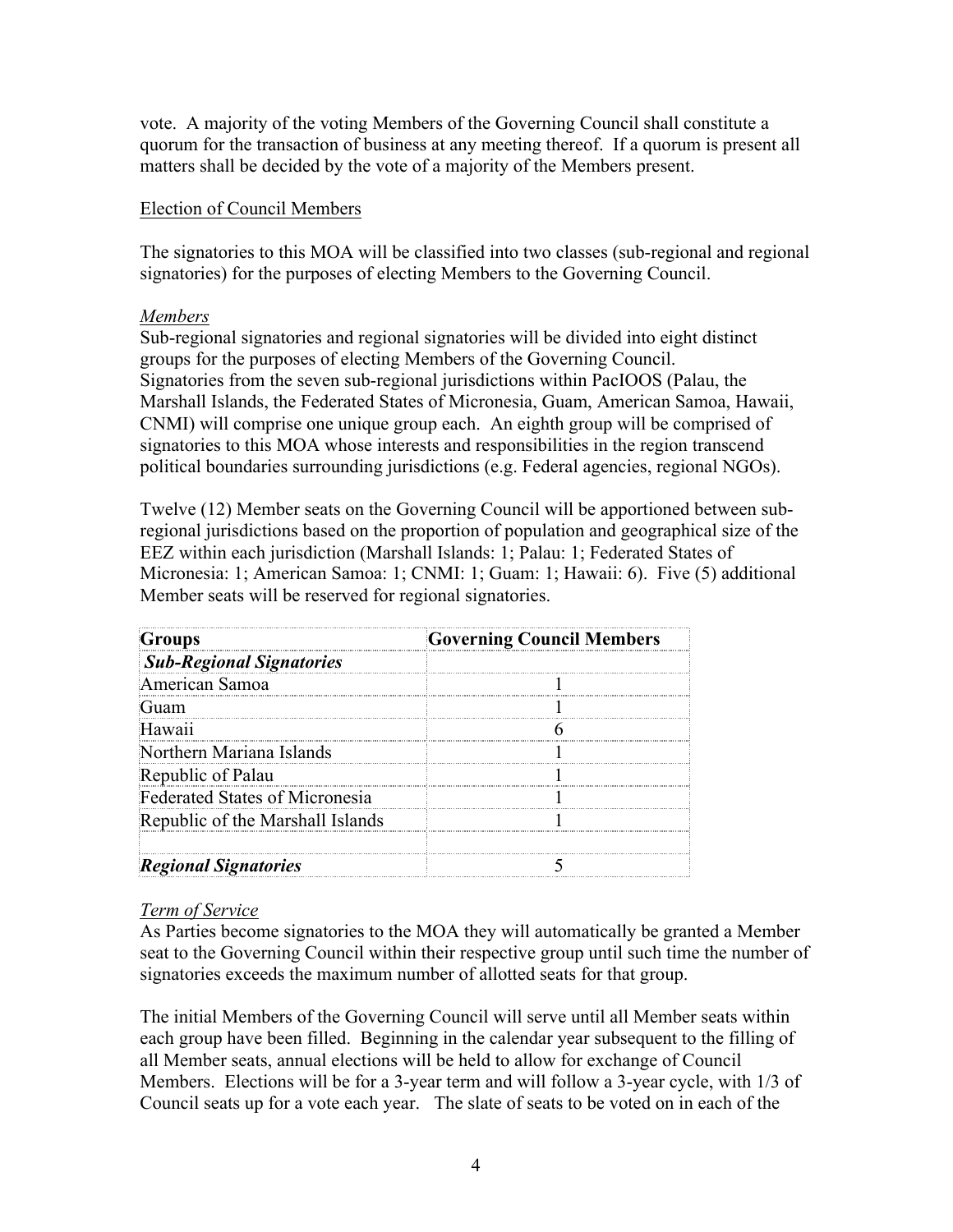first three elections will be provided to the Governing Council by the PacIOOS Director and will be determined in chronological order by the date each Council seat was initially filled.

Elections for Governing Council Members will occur through a majority vote of signatories in each group prior to the expiration of the proceeding term of service. Council Members may serve more than one term consecutively.

The Governing Council may establish an Election Committee to oversee and manage the election of Governing Council Members within groups. Each signatory within each group may nominate a representative from their organization as a candidate for the Governing Council. The Election Committee will present a slate of candidates within each Group to the signatories within that Group. All signatories within that Group may vote on their Group candidates. The Election Committee shall supply ballots (by regular mail or electronic) to the Group members, tally those ballots and maintain a record of elections.

A Member of the Governing Council may be removed, at the discretion of the Chairperson, should they miss two or more consecutive meetings of the Council. A signatory from the same group as the removed Member will be appointed by the Chairperson to fill the remainder of the term. Notice of action will be provided in writing.

#### *Conflict of Interest*

All Members of the Governing Council will declare any conflict of interest he or she may have and will recuse him or herself from voting if they believe they have or are determined to have a conflict of interest. A conflict of interest occurs when a Member or a Member's direct family member stands to benefit personally or professionally from a programmatic funding, partnership, or business decision. Providing full disclosure and excusing oneself from voting in matters determined to be a conflict of interest is the responsibility of each Member, and serves to protect the interests of PacIOOS, its employees, Council members, offices, and members.

#### *International Partners*

The US IOOS Program encourages the development of collaborative relationships between regional IOOS partners and foreign/international observing programs. To encourage and promote such partnerships and to facilitate the transfer of best practices between PacIOOS and established observing programs within the Pacific region, the Chairperson may appoint up to two (2) representatives from foreign and/or international partner programs to a non-voting term on the Governing Council. Such terms will last no more than three (3) years at a time, though can be renewed upon the consent of the Council.

 **(2) Officers.** The elected officers of PacIOOS shall include a Chairperson and other officers as determined by the Governing Council. Officers of PacIOOS will be elected from sitting Members of the Governing Council. Each officer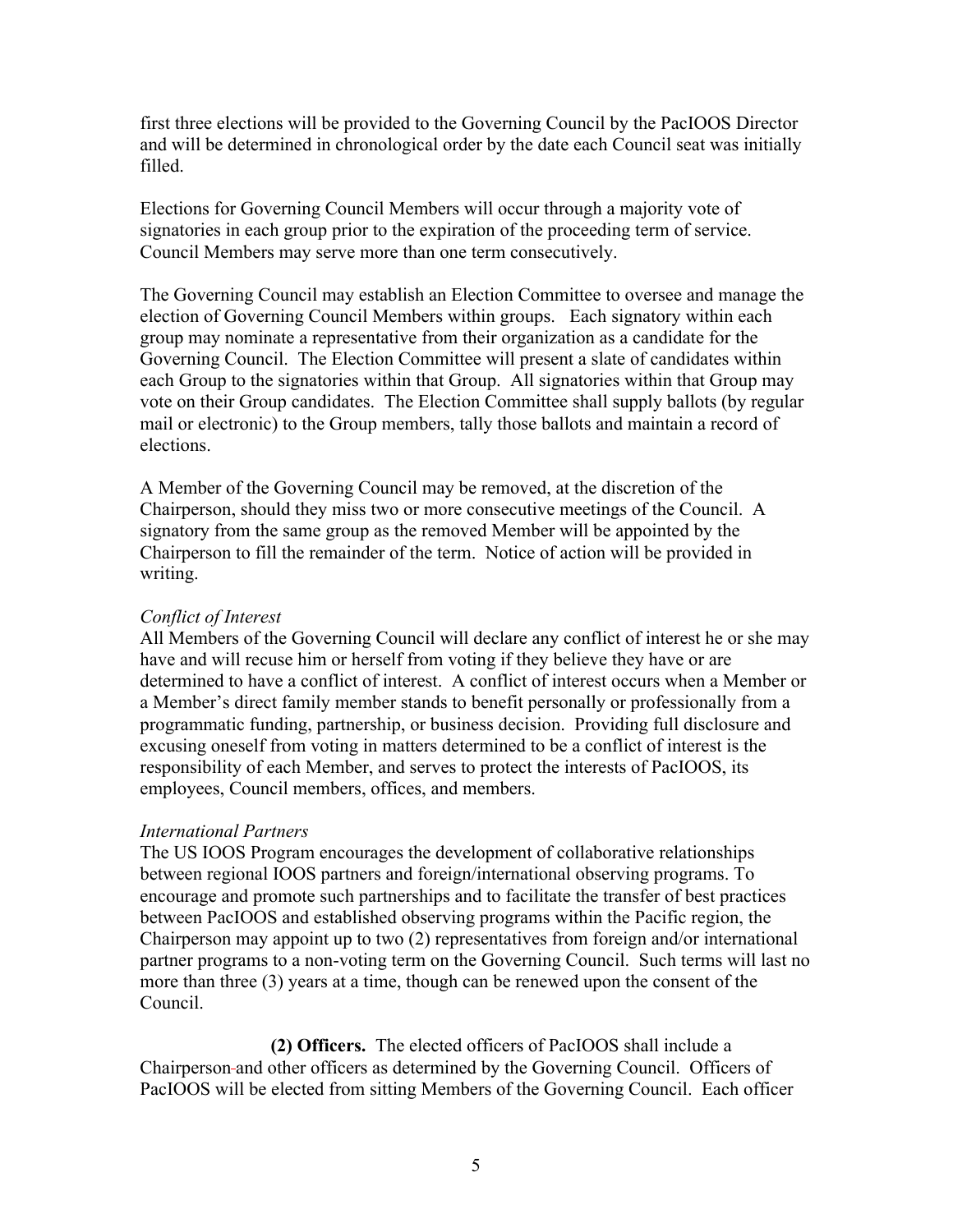of the regional association is charged with the responsibility of representing and promoting the interests of PacIOOS within and outside the region.

## Chairperson

The Chairperson shall be the principal officer of PacIOOS and Chairperson of the Governing Council. The Chairperson shall preside at meetings of the Governing Council and shall execute any instruments that the Governing Council has authorized to be executed. The Chairperson will be one of the two representatives from PacIOOS to the Board of the IOOS Association.

 **(3) Executive Committee.** There shall be established an Executive Committee of the Governing Council comprising the Chairperson, and one to four additional Members each elected by a majority vote of all the Members eligible to vote for a term of two years. Alternate Executive Committee members shall be selected from among the sitting Members of the Governing Council.

The Chairperson or his/her designee will chair the Executive Committee. A majority of the five (5) possible members of the Executive Committee shall constitute a quorum for the transaction of business at any meeting thereof. The Executive Committee shall act only in the intervals between meetings of the Governing Council.

Any person dealing with PacIOOS shall be entitled to rely upon any act or authorization of any act by the Executive Committee to the same extent as an act or authorization of the Governing Council. The Executive Committee may delegate authority to the staff for execution of PacIOOS activities. The Executive Committee shall keep full and complete records of all meetings and actions, which shall be reported to and open to inspection by the Governing Council. At each Executive Committee meeting all questions and business shall be determined by a majority vote of those present, or in the absence of a face-to-face meeting by unanimous consent in writing.

 **(4) PacIOOS Director.** The Director of PacIOOS is a salaried position, funded through the PacIOOS cooperative agreement with the NOAA IOOS Program Office. The Director reports to and receives guidance from the Governing Council. The Director will be responsible to the Governing Council and will communicate directly and solely through the Council Chairperson or the Chairperson's designee. The Director may join Governing Council and Executive Committee meetings but may not vote. The Director will be one of the two representatives from PacIOOS to the Board of the IOOS Association. Specific duties of the Director shall include:

- Management and execution of the Pacific Islands Ocean Observing System enterprise.
- Organization of and presiding over PacIOOS planning workshops.
- Coordination of official PacIOOS correspondence.
- Preparation or cause the preparation of plans and policy documents for PacIOOS including the Strategic Plan and funding proposals.
- Performance of other functions, as directed by the Governing Council.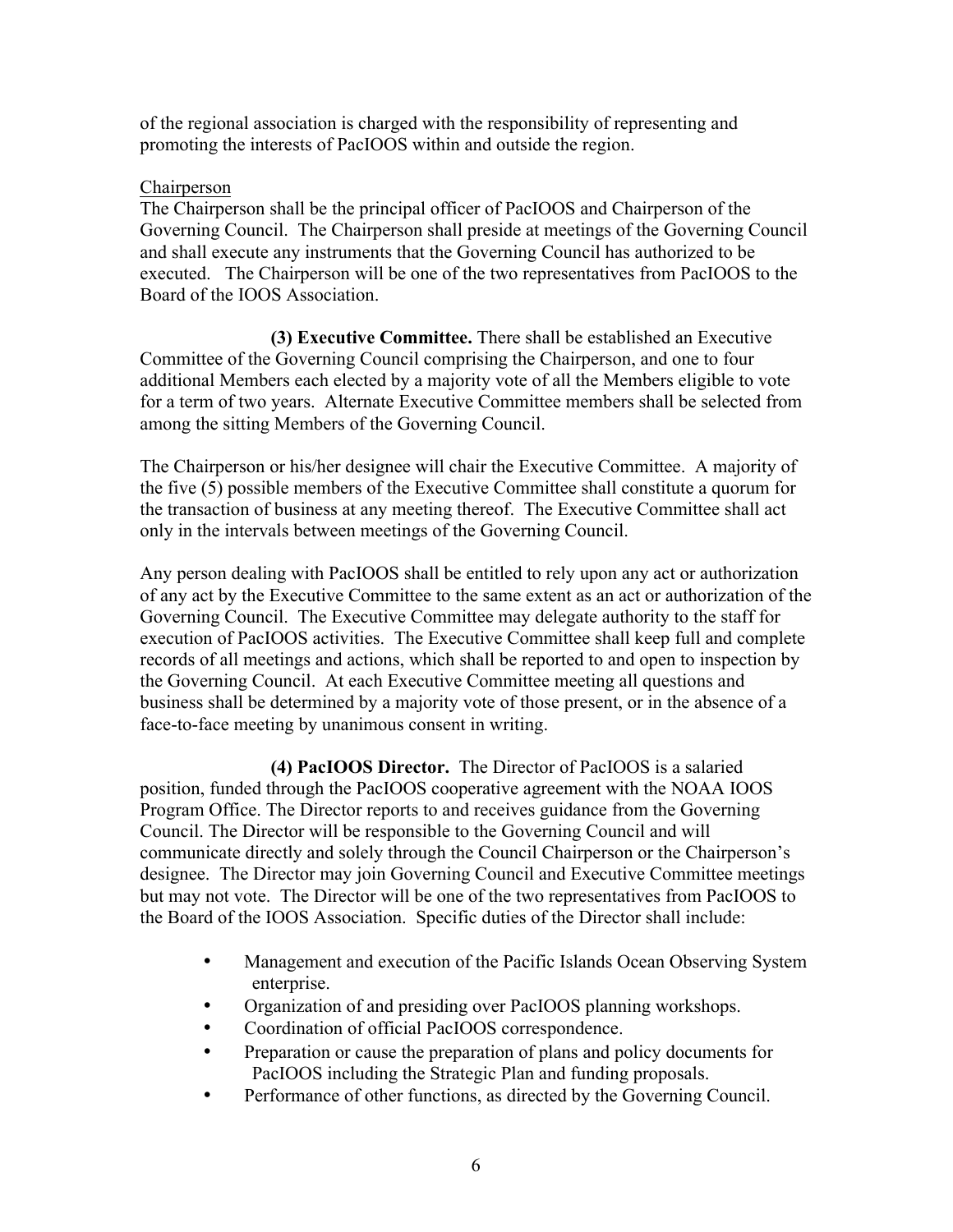**(5) PacIOOS Office.** The PacIOOS Office will function as the official representative of PacIOOS and have cognizance over the components of the ocean observation and information system. The Office will include a Director (as defined above), an Outreach and Program Coordinator, sub-regional liaisons, and an administrative/support staff, as appropriate. Other partners may be represented at appropriate times. The Office will initially be co-located with the School of Ocean and Earth Science and Technology at the University of Hawaii at Manoa in Honolulu, Hawaii.

The PacIOOS Office will:

- Develop and maintain a document detailing the long-range vision of the integrated ocean observing system for the Pacific Islands. Such a document will serve as the strategic plan for the system.
- Serve as the Pacific Islands regional node to coordinate PacIOOS activities with IOOS, the IOOS Association, and other federal and non-federal partners.
- Monitor and support the work of Governing Council standing committees.
- Report regularly to the Governing Council and/or Executive Committee for guidance. Provide an annual assessment of observing system status, products, and planned directions including results of external reviews.
- Recommend enhancements to the existing system, new projects, need areas for research and development, and identify system components appropriate for transition from research to operations.
- Carry out all other tasks as directed by the Governing Council.

 **(6) Standing Committees.** By resolution adopted by two-thirds (2/3) of all Members of the Council, the Governing Council may designate one or more standing committees to provide input on each major component of the ocean observing effort (e.g. modeling, data management, education/outreach, stakeholder engagement, science and research*)*. Each such committee may be comprised of parties not represented on the Governing Council and said committees shall serve at the pleasure of the Council. Members and other parties serving on committees are entitled to one vote each in the transaction of committee affairs.

# **Section VI. Information and Data**

To enhance communications and availability of information, the Parties agree to:

- 1. Provide data required to support PacIOOS operations, research, and education efforts in accordance with applicable laws, regulations, and policies of the participating entities;
- 2. Develop compatible data standards and quality control procedures so data are of the highest quality and compatible between participating agencies; and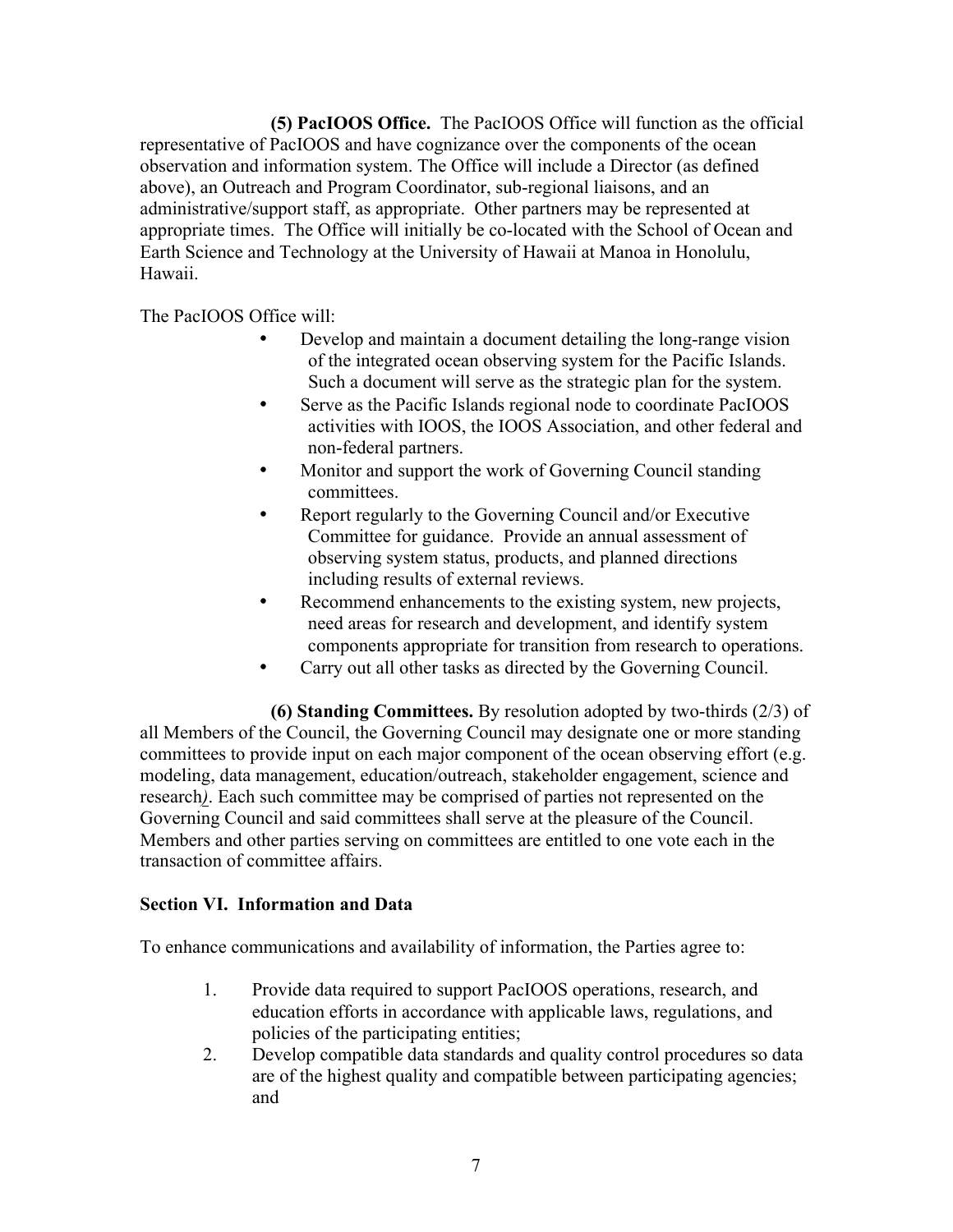3. Cooperate in jointly synthesizing the results of ongoing monitoring and research efforts undertaken by the Parties and other research entities.

## **Section VII. Fiscal Sponsorship**

PacIOOS will secure fiscal sponsorship from appropriate entities to enable PacIOOS to apply for grants and implement grant proposals, as well as to accept overall coordination funds from PacIOOS parties as provided. The initial fiscal sponsor for PacIOOS will be within the University of Hawaii at Manoa.

Through the fiscal sponsor(s), PacIOOS will receive and distribute PacIOOS-related funding and other resources from federal, state, county, other public agencies, foundation sources, corporations, non-governmental organizations, and private donors, according to the identified priorities.

A representative from the fiscal sponsor will serve as an *ex officio* Member of the Governing Council.

## **Section VIII. Shared Resources**

This undertaking requires active participation of the involved parties in promoting collaboration between agencies and in ensuring compatibility and interoperability. To reduce costs, increase efficiency, and avoid duplication of effort, the Parties agree to expedite access to and sharing of each other's facilities and equipment, pooled inventories of costly technology development projects, and scarce human skill sets, consistent with each Party's policies and regulations.

#### **Section IX. Intellectual Property**

In general terms, the Parties intend that ownership of intellectual property, patent rights and copyright ownership shall be allocated and vested pursuant to the rules and guidelines adopted by the applicable grantor or fiscal sponsor entity.

#### **Section X. Joint Meetings**

The Parties agree to meet jointly as often as needed, in addition to the meetings of the Governing Committee and other committees. These meetings will help foster cooperation among the Parties, share findings with other participatory agencies, evaluate plans and progress for implementation, and coordinate in establishing priorities for the ocean observing system.

#### **Section XI. Participation of Other Entities and Facilities**

The Parties recognize that adding new participatory organizations to this MOA will better enable all participatory organizations to reach shared goals. The Parties agree to: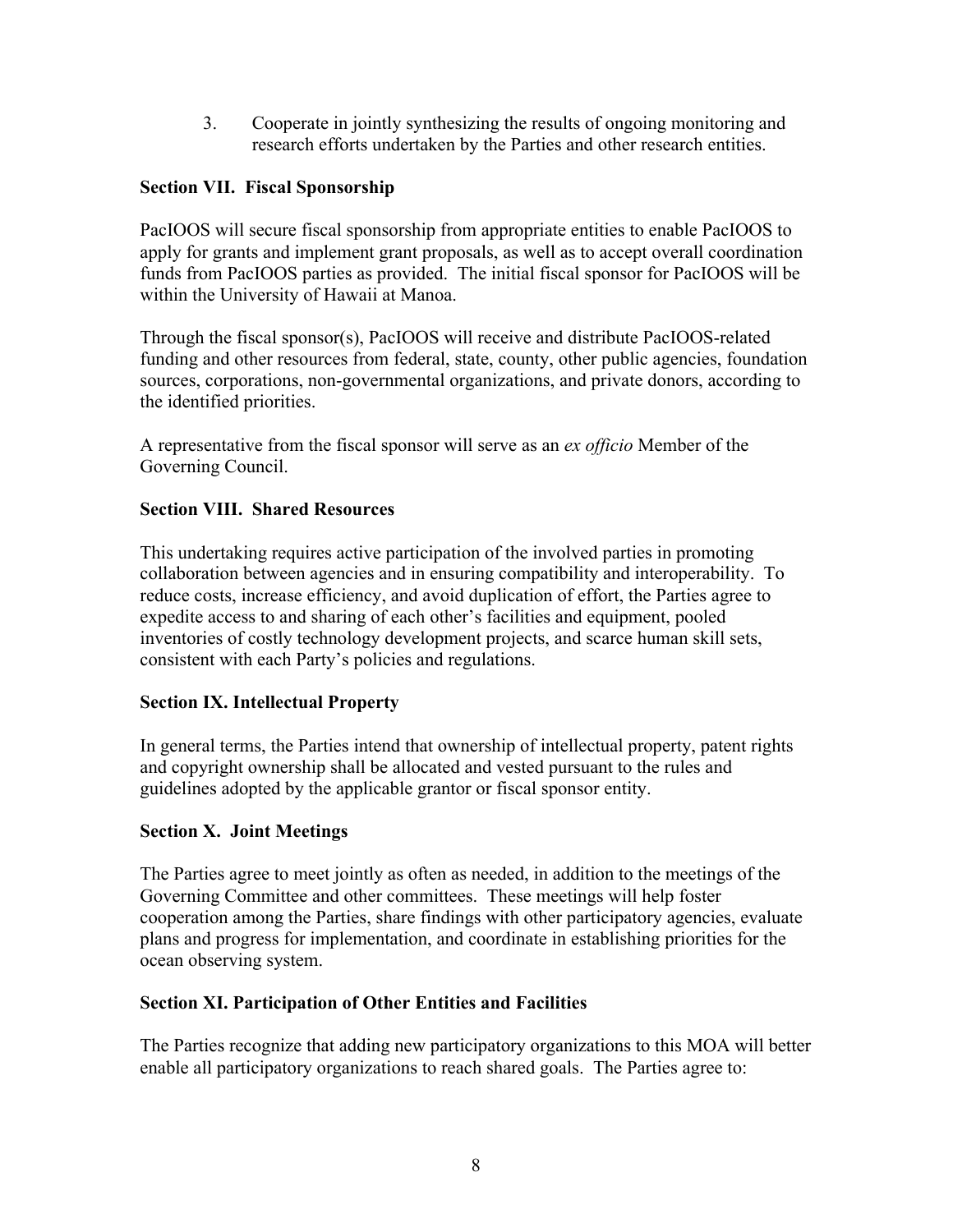- 1. Recognize and promote the participation of other organizations that may contribute to the shared interests of monitoring and research in the insular Pacific's ocean and related watersheds; and
- 2. Establish a mechanism through which new participants may participate in the planning and implementation of the ocean observing system.

# **Section XII. Non-Binding**

This MOA is intended to express the good faith plans, aspirations and general intentions of the Parties, and does not create any legally enforceable obligations including, without limitation, any duty to negotiate.

# **Section XIII. General Provisions**

1. Effective Date. This MOA becomes effective upon the date of the signature of the third Party to execute it and is subject to the availability of funds. This MOA may be executed in counterparts, each of which will be considered an original document.

2. Withdrawal. Any Party to this MOA may withdraw without obligation upon three months formal written notice to the other Parties.

3. Termination. This MOA shall remain in effect until it is terminated by written agreement of the Parties.

4. Authority. Nothing in this MOA shall be construed to limit or modify the independent authority or individual responsibility of any participating agency.

5. Amendment. This MOA may be amended in writing by the unanimous written agreement of all Parties.

6. Antideficiency. Nothing in this MOA shall be construed as obligating any of the Parties, their agents or employees, to expend funds in excess of that authorized by law.

7. Third Parties. This MOA is not intended to, nor shall it, vest rights in persons or entities who are not Parties.

8. Dispute Resolution. Disputes among parties will be resolved by a majority vote of the Governing Council.

9. Notice. Any notice, request, order, or communication to the Parties pursuant to this MOA shall be in writing to each Party at the address that follows: Pacific Islands Ocean Observing System, University of Hawaii at Manoa, 1680 East-West Road, POST 105B, Honolulu, Hawaii, 96822, or to such other address as any Party may designate in writing.